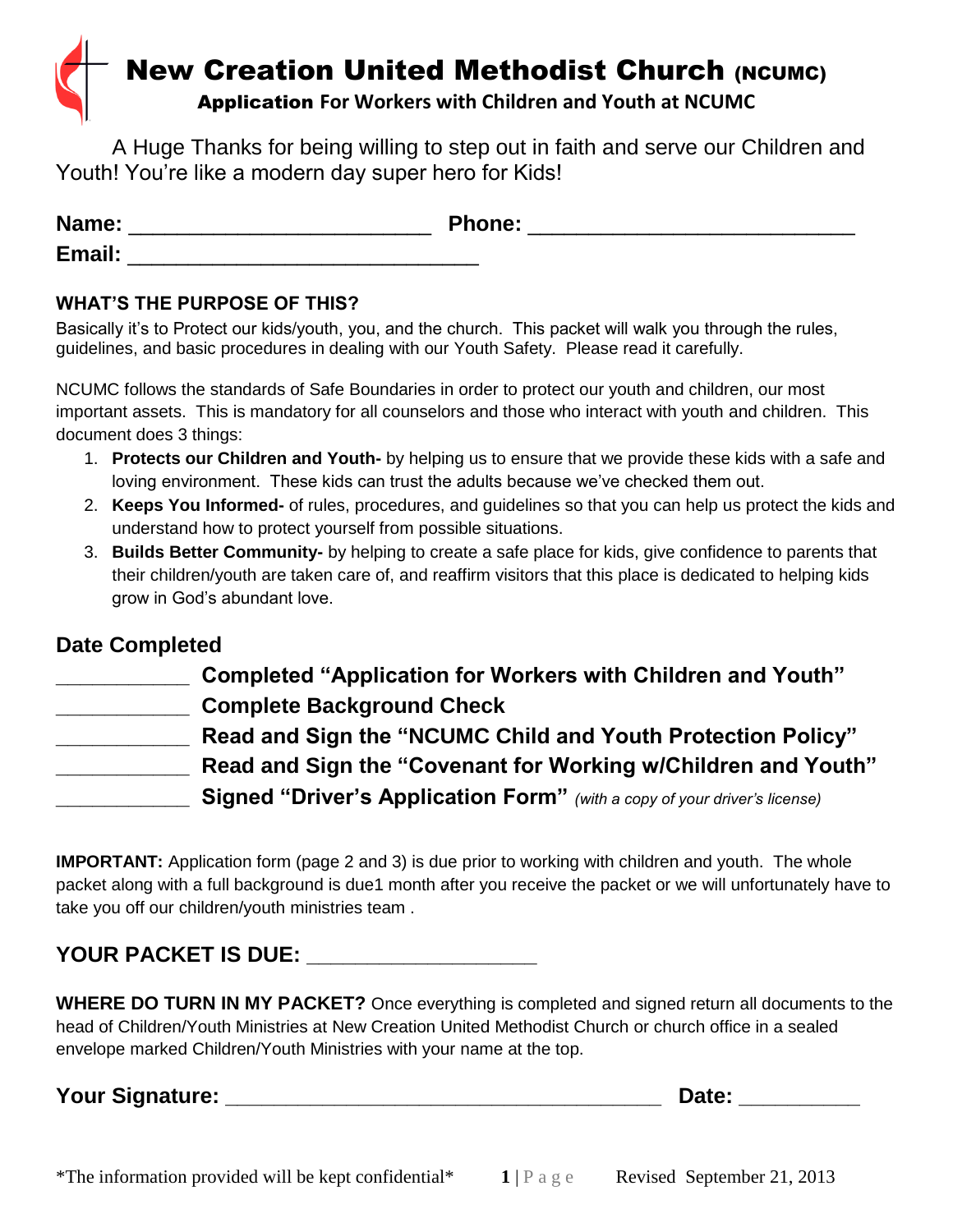## NCUMC BACKGROUND CHECK

### **For Workers with Children and Youth at NCUMC**

## **Permission to Obtain a Background Check**

| (This form authorizes the church/organization to obtain background information and must be completed by the applicant.) |  |
|-------------------------------------------------------------------------------------------------------------------------|--|
| In the interest of safety and security I, the undersigned applicant (also known as "consumer"), authorize               |  |

\_\_\_\_\_\_\_\_\_\_\_\_\_\_\_\_\_\_\_\_\_\_\_ through its independent contractor, Sterling Infosystems, to procure background information

(Insert church name)

(also known as a "consumer report and/or investigative consumer report") about me, prior to, and at any time during, my service to the organization. This report may include my driving history, including any traffic citations; a social security number verification; present and former addresses; criminal and civil history/records; and the state sex offender records.

I understand that I am entitled to a complete copy of any background information report of which I am the subject upon my

request to **the contract of the contract of the contract of the contract of the contract of the date it was** 

(Insert church name)

produced. I also understand that I may receive a written summary of my rights under the Fair Credit Reporting Act.

| <b>.</b><br>Siana<br>. | - 17<br>. .<br>. |  |
|------------------------|------------------|--|
|                        |                  |  |

*(Please keep the top portion of this form on file for up to seven years. The bottom portion may be shredded or given back to the applicant after the report has been ordered.)*

## **Identifying Information for Background Information Agency**

(also known as "Consumer Reporting Agency")

| Print Name: _____________                         |      |                                   |          |        |       |
|---------------------------------------------------|------|-----------------------------------|----------|--------|-------|
| First                                             |      | Middle                            |          | Last   |       |
|                                                   |      |                                   |          |        |       |
|                                                   |      |                                   |          |        |       |
| Street /P. O. Box                                 | City | State                             | Zip Code | County | Dates |
| Former Address: ____________<br>Street /P. O. Box | City | State                             | Zip Code | County | Dates |
|                                                   |      |                                   |          |        |       |
| Driver's License Number:                          |      | State of Issuance: Date of Birth: |          | Gender |       |

**NY Applicants Only:** I further understand that I may request a copy of any investigative consumer report by contacting STERLING. I further understand that I will be advised if any further checks are requested and provided the name and address of the consumer reporting agency.

**California Applicants and Residents:** If I am applying for employment in California or reside in California, I understand I have the right to visually inspect the files concerning me maintained by an investigative consumer reporting agency during normal business hours and upon reasonable notice. The inspection can be done in person, and, if I appear in person and furnish proper identification; I am entitled to a copy of the file for a fee not to exceed the actual costs of duplication. I am entitled to be accompanied by one person of my choosing, who shall furnish reasonable identification. The inspection can also be done via certified mail if I make a written request, with proper identification, for copies to be sent to a specified addressee. I can also request a summary of the information to be provided by telephone if I make a written request, with proper identification for telephone disclosure, and the toll charge, if any, for the telephone call is prepaid by or directly charged to me. I further understand that the investigative consumer reporting agency shall provide trained personnel to explain to me any of the information furnished to me; I shall receive from the investigative consumer reporting agency a written explanation of any coded information contained in files maintained on me. "Proper identification" as used in this paragraph means information generally deemed sufficient to identify a person, including documents such as a valid driver's license, social security account number, military identification card and credit cards. I understand that I can access the following website - http://sterlinginfosystems.com/privacy - to view STERLING'S privacy practices.

Sterling Infosystems, Inc. | 249 W 17th St. 6th Floor, New York, NY 10011 | 877-424-2457 | or | 5750 West Oaks Boulevard, Ste. 100 Rocklin, CA 95765 | 800-943-2589 | or | 629 Cedar Creek Grade, Winchester, VA 22601 | 866-266-3444

\*The information provided will be kept confidential\*  $2 \mid P \text{ a } g \text{ e}$  Revised September 21, 2013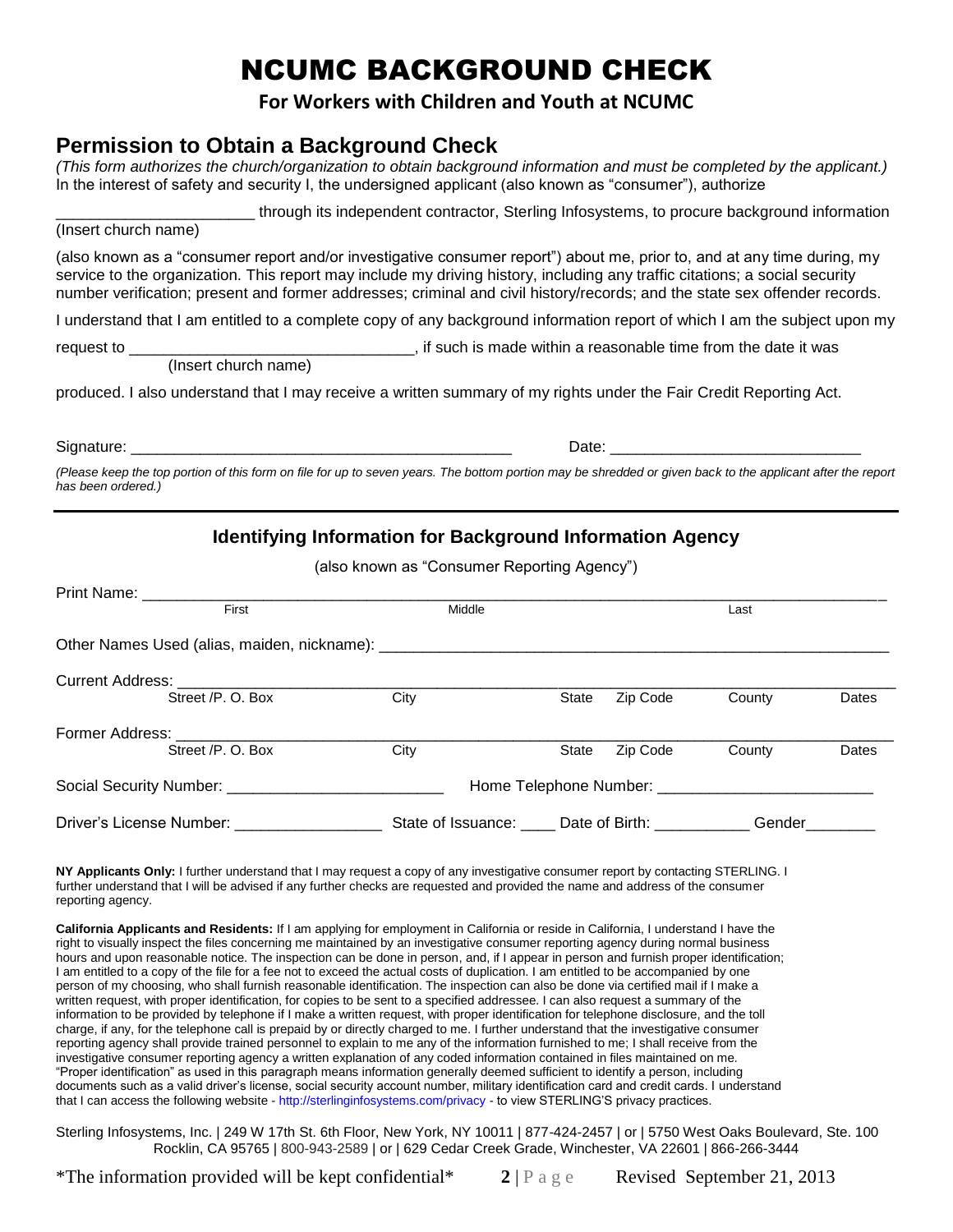**New Creation United Methodist Church (NCUMC)** 

**For Workers with Children and Youth at NCUMC**

**This application is to be completed by all those desiring a ministry position (volunteers/staff) involving the supervision of or interaction with minors. It is used to help the church provide a safe and secure environment for the children and youth who participate in the programs at NCUMC.**

|                                                                                                           |                            | Nickname: Nickname:       |  |
|-----------------------------------------------------------------------------------------------------------|----------------------------|---------------------------|--|
|                                                                                                           | <b>First and Last Name</b> |                           |  |
|                                                                                                           |                            |                           |  |
|                                                                                                           | City                       | State<br>Zip              |  |
|                                                                                                           |                            |                           |  |
|                                                                                                           |                            | Number of Years: ________ |  |
|                                                                                                           |                            |                           |  |
|                                                                                                           |                            |                           |  |
| Marital Status: ____________ Spouse's Name: _______________ Number of Children: ______ Ages: ____________ |                            |                           |  |
| Emergency Contact (other than Parents/Spouse): _________________________________                          |                            |                           |  |
|                                                                                                           | <b>First and Last Name</b> | Phone                     |  |
|                                                                                                           |                            |                           |  |
| Name(s)                                                                                                   |                            | Phone                     |  |
| Write a brief description of your faith:                                                                  |                            |                           |  |

How long have you attended NCUMC? *(if less than 6 months, list previous church and city/name)*

Are you a member of New Creation United Methodist Church? Y / N Date of Baptism: \_\_\_\_\_\_

List any leadership/volunteer experiences you have had with children:

List any training or education that has prepared you to work with children:

List any other ministries at church or outside of church you are involved in:

Circle Any skills that you good at or would enjoy doing

Nature Awareness, Group Leadership, First Aid, Worship, Organization, Food, Arts and Crafts, Games, Music, Planning, Small Group Leader, Event Driver, Fine Arts, Recreation, Writing, Training Leaders, Office Help.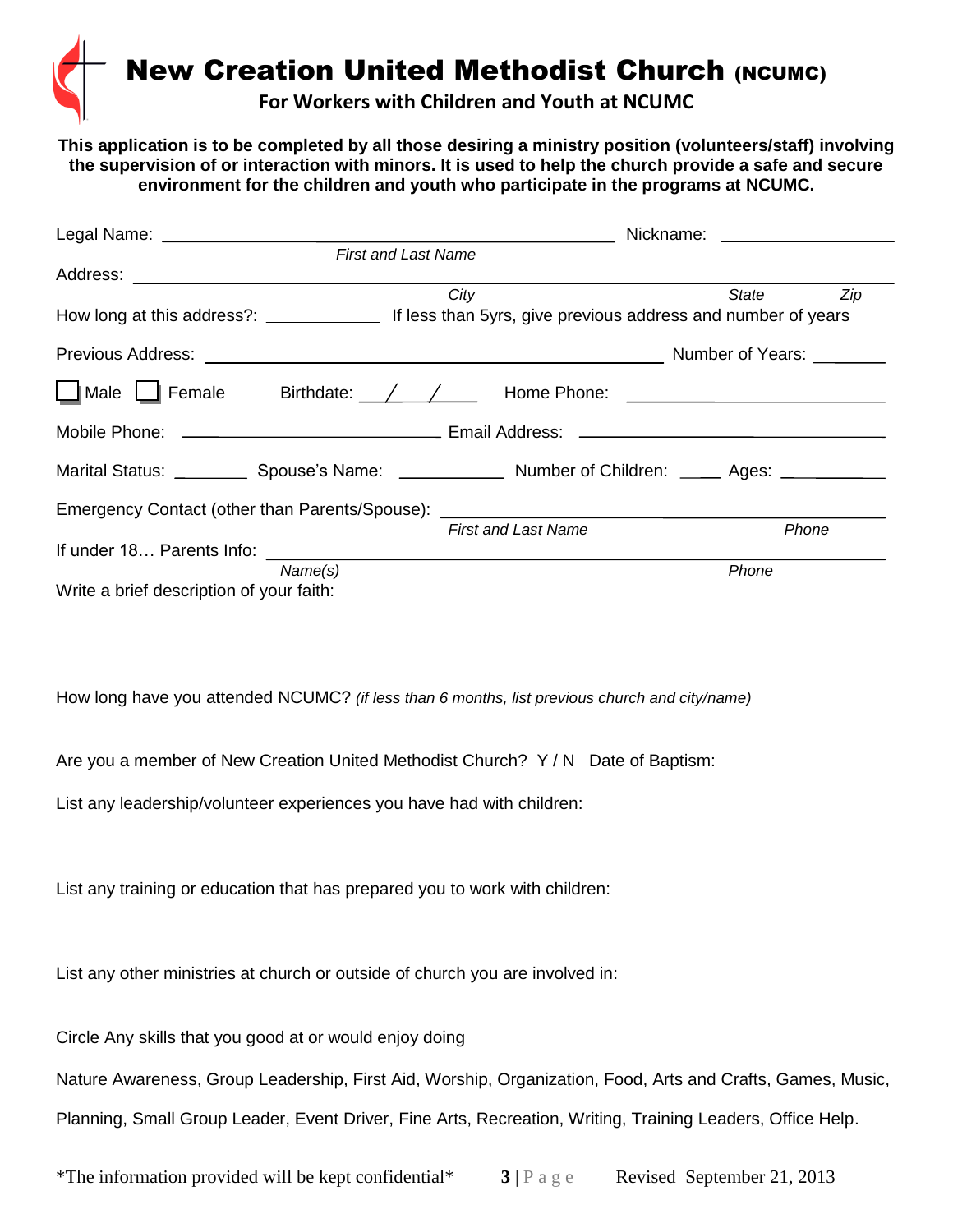| <b>Age/Grade Preference:</b><br>K-5 <sup>th</sup> Grade   Junior High   High School<br><b>Babies to Preschool</b>                                                                                                                                                                                                                                                                                                                                    |  |          |  |
|------------------------------------------------------------------------------------------------------------------------------------------------------------------------------------------------------------------------------------------------------------------------------------------------------------------------------------------------------------------------------------------------------------------------------------------------------|--|----------|--|
| <b>Activity Preference:</b><br>Small Group Small Group Special Events (list):                                                                                                                                                                                                                                                                                                                                                                        |  |          |  |
| <b>Provide Three References:</b><br>List three local personal references (must be 18 years old and not related to you)                                                                                                                                                                                                                                                                                                                               |  |          |  |
|                                                                                                                                                                                                                                                                                                                                                                                                                                                      |  |          |  |
|                                                                                                                                                                                                                                                                                                                                                                                                                                                      |  |          |  |
|                                                                                                                                                                                                                                                                                                                                                                                                                                                      |  |          |  |
|                                                                                                                                                                                                                                                                                                                                                                                                                                                      |  |          |  |
|                                                                                                                                                                                                                                                                                                                                                                                                                                                      |  |          |  |
|                                                                                                                                                                                                                                                                                                                                                                                                                                                      |  |          |  |
| In caring for children and Youth at NCUMC, we believe it is our responsibility to seek volunteers/staff who are<br>able to provide healthy, safe, and nurturing relationships. Please answer the following questions accordingly.<br>Please understand that the information provide in this application may be reviewed by others on staff at<br>NCUMC. Any special concerns can be discussed with the staff here at NCUMC.                          |  |          |  |
| Are there any circumstances in your past that would call into question your ability to work with children and to<br>YES / NO<br>model a Christ like character to them (i.e. addictions, adultery, pornography, abuse)?                                                                                                                                                                                                                               |  |          |  |
| Have you ever been accused or convicted of the use or sale of illegal drugs?                                                                                                                                                                                                                                                                                                                                                                         |  | YES / NO |  |
| Have you ever used illegal drugs?                                                                                                                                                                                                                                                                                                                                                                                                                    |  | YES / NO |  |
| Have you ever been hospitalized, treated for, or struggled with alcohol or substance abuse?                                                                                                                                                                                                                                                                                                                                                          |  | YES / NO |  |
| Have you ever been charged with a misdemeanor or felony?                                                                                                                                                                                                                                                                                                                                                                                             |  | YES / NO |  |
| Have you ever been accused or convicted of any crime against children or other persons?                                                                                                                                                                                                                                                                                                                                                              |  | YES/NO   |  |
| Have you ever been accused or convicted of any form of sexual, physical, mental, emotional, spousal, verbal,<br>or child abuse to another person?<br>YES / NO                                                                                                                                                                                                                                                                                        |  |          |  |
| Do you have any health issues that could place the children at risk?                                                                                                                                                                                                                                                                                                                                                                                 |  | YES / NO |  |
| I certify that the facts contained on this Statement of Disclosure are true and complete to the best of my<br>knowledge and understand that, falsified statements on this disclosure shall be grounds for dismissal. I<br>authorize investigation of all statements contained herein. I understand that a background inquiry will be made<br>to the Department of Justice and/or other agencies or individuals necessary to verify this information. |  |          |  |
| If you answered yes to any of the above questions, please attach an explanation to each one.                                                                                                                                                                                                                                                                                                                                                         |  |          |  |
| I understand that prior to the completion of the background check; NCUMC may deny unsupervised access to<br>children and youth. I understand I am entitled to: Obtain a copy of any background check report.                                                                                                                                                                                                                                         |  |          |  |

**Your Signature: Date:** 

\*The information provided will be kept confidential\* **4** | P a g e Revised September 21, 2013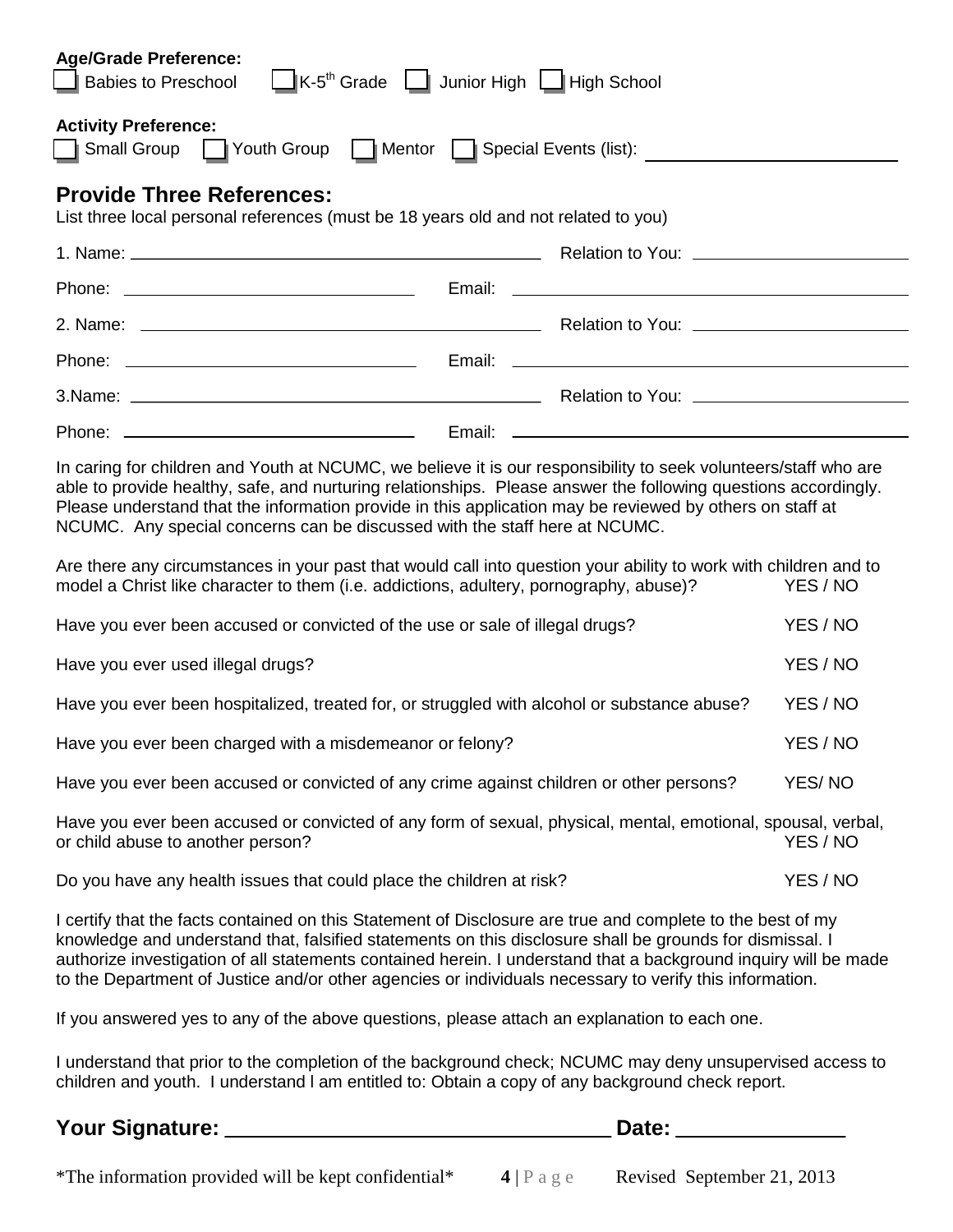

## **WELCOME! THANKS SO MUCH FOR HELPING W/CHILDREN AND/OR YOUTH!**

First off we would like to say you're awesome and thank you for your Interest in working with Children and Youth. This protection policy is important to us as it helps protect our children and youth, you (the volunteer and/or staff), and the church. We ask that you carefully read over the whole Protection Policy, after each page initial the bottom, and sign the last page to indicate that you have read the document and accepted the procedures, rules, and regulations. Thanks so much for helping us to protect our children and youth.

Our expectation for volunteers/staff working with children and youth is that you would be a role model to students and a living illustration of what it means to be walking with Christ; and living in obedience to him. We believe that in order to build strong children and youth, we must have leaders that set the example.

## **A Commitment to Children and Youth**

I, and am committed to serve as a counselor of the Student Ministries, for the school year of \_\_\_\_\_\_\_\_\_. I understand that my personal conduct is directly related to the success of this ministry, so I will be responsible in my actions and live my life out as a follower of Christ. All my communications/interactions with youth or children during church related activities and outside of church related activities is seen as a representation of New Creation United Methodist Church (NCUMC) and this ministry and should be to provide mentorship, spiritual guidance, and/or Christian leadership to them. My spiritual life will be an example to these kids/youth of how to live for Christ and I am committed to growing and maturing my relationship with God through personal study, active church attendance, and involvement in accountability small groups. As a follower of Christ I am called to love all and here at NCUMC we welcomes all persons as Christ did regardless of age, race, gender, sexual orientation, cultural background, physical or mental health, family status, or financial circumstances. I understand that my first responsibility is to ensure the safety and well-being of the students. I will participate in children/youth activities to the best of my ability *(including trainings, meetings and events)*, respect my fellow counselors and leadership, and be the best representative of Christ that I can be.

#### **Our Basic Rules**

I understand that how I interact with children/youth within the ministry during church related activities (ex: Sunday School, Small Groups, Gathering, Camps, Worship, and etc.) and outside of church related activities is seen as a representation of the ministry and of New Creation United Methodist Church and that I can be held accountable for my actions even when not at a church related activity if it affects NCUMC or its ministries.

I agree to follow the guidelines of New Creation UMC as well as local, state, & national laws.

- NO alcohol, drugs, or sexual misconduct at any student ministry event. *(Grounds for immediate dismissal)*
- Will in NO way Abuse another *individual (student, counselor, or other individual),* Mental/Emotional/Verbal, Sexual, and Physical. *(Grounds for immediate dismissal from the ministry)*
- NO smoking on campus or at any student ministry events.
- NO dating, flirting, or inappropriate touching of any of the children, youth, or any of the participants and will keep my relations with them purely counselor/mentor based. *(Grounds for immediate dismissal)*
- Uphold all safety regulations and rules covered in guidelines and trainings
- Be with students at all times when on duty but never alone with a child or youth.
- Staff relationships with other staff members will not interfere in ministering to youth.
- All language will express mutual respect, No foul language or put downs will be permitted.

#### **Discipline**

We believe in God's Grace and will extend it to each individual, but for general purposes here is how we handle occurrences. Minor violations of rules outlined here, in covenant, or verbally will result in a warning, 3 warnings before asked to leave the team. *Major violations/ laws broken, use of drugs, alcohol, sexual misconduct, or abuse of any kind are grounds for immediate dismissal* Initial: \_\_\_\_\_\_\_\_

\*The information provided will be kept confidential\*  $5 \mid P \text{ a } g \text{ e}$  Revised September 21, 2013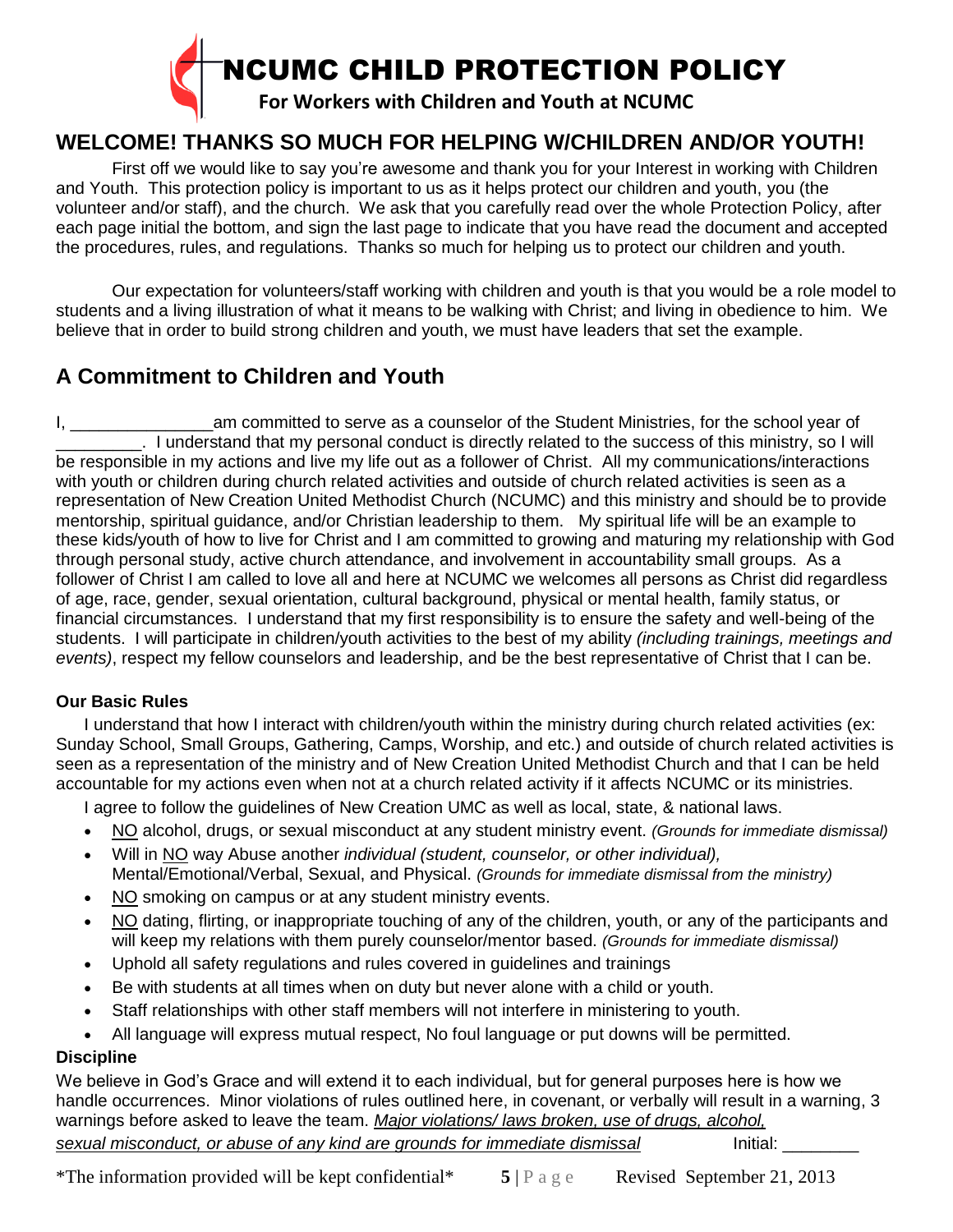## **Child Abuse and Neglect**

#### **i. DEFINITION OF ABUSE**

According to the California law, every person who has reason to believe that a child under the age of 18 has been abused is mandated to report the suspected abuse. Volunteer leaders and workers are no exception. California law defines child abuse as any of the following:

- A child is physically injured by other than accidental means
- A child is subjected to willful cruelty or unjustifiable punishment
- A child is abused or exploited sexually.
- A child is neglected by a parent or caretaker who fails to provide adequate food, clothing, shelter, medical care, or supervision

## **ii. MAKING A DETERMINATION OF CHILD ABUSE**

Whether a child gives indication of abuse through behavior, physical condition, or verbal communication, the staff person and/or volunteer should be sensitive to the conflict and trauma the child has experienced.

- Do not, panic or overreact to what the child / youth disclose.
- Do not criticize the child/youth or claim that the child/youth misunderstood what happened.
- Do not promise not to tell anyone, but respect the child/youth's privacy. Assure the child /youth that you will keep the disclosure in limited confidentiality discussing it only with adults in charge who need to be involved in the reporting process. Follow through on this assurance for the protection of the child / youth's dignity.
- Avoid interviewing the child/youth repeatedly, but encourage him or her to be willing to share with other adults who will act to provide help.
- No staff or volunteers should confront a parent or parents or suggest any suspicion of child abuse.
- Inappropriate sexual advances should not be confused with physical contacts which are appropriate expressions of affection and concern.

#### **iii. REPORTING SUSPECTED CHILD ABUSE**

At any NCUMC event, if a volunteer/leader/staff person suspects the abuse of a child or youth, whether it may have occurred at the event or prior to the event, that volunteer/leader/staff person should discuss his or her suspicions with the head of the event and/or a pastor. Preliminary information should be reported on the church's Child Protection Screening Form, copies of which can be found in the church school office or church office. Preliminary information should include:

- 1. The child's name, age, gender, and names of other family members.
- 3. Parent's place of employment.
- 4. Description of the suspected abuse.

2. Address and phone number.

5. Current condition of the child or youth

All allegations of child abuse will be taken seriously. It is the responsibility of every staff member and volunteer to report suspected. However, if the staff member or volunteer feels consultation is necessary to determine if their suspicions are reportable, a "Child Care Team" meeting can be called to review the case. The Child Care Team will be composed of a pastor, the head of children/youth ministries, a health care professional and/or the parish nurse, an attorney, and a social worker. All proceedings and decisions will be kept confidential.

If it is determined that the suspicions of child abuse are well founded, a report will be submitted to the Child Protective Services. The proper forms can be obtained from the office manager. Copies of these forms will be kept in a locked file by the office manager.

If the suspected abuser is a staff member or volunteer of the NCUMC, they shall be removed from any situations where direct, private contact with the child/youth could occur. Appropriate measures should be taken by the leadership of the church to preserve a sense of security and normality. This could mean that the suspected person is asked to leave.

Initial: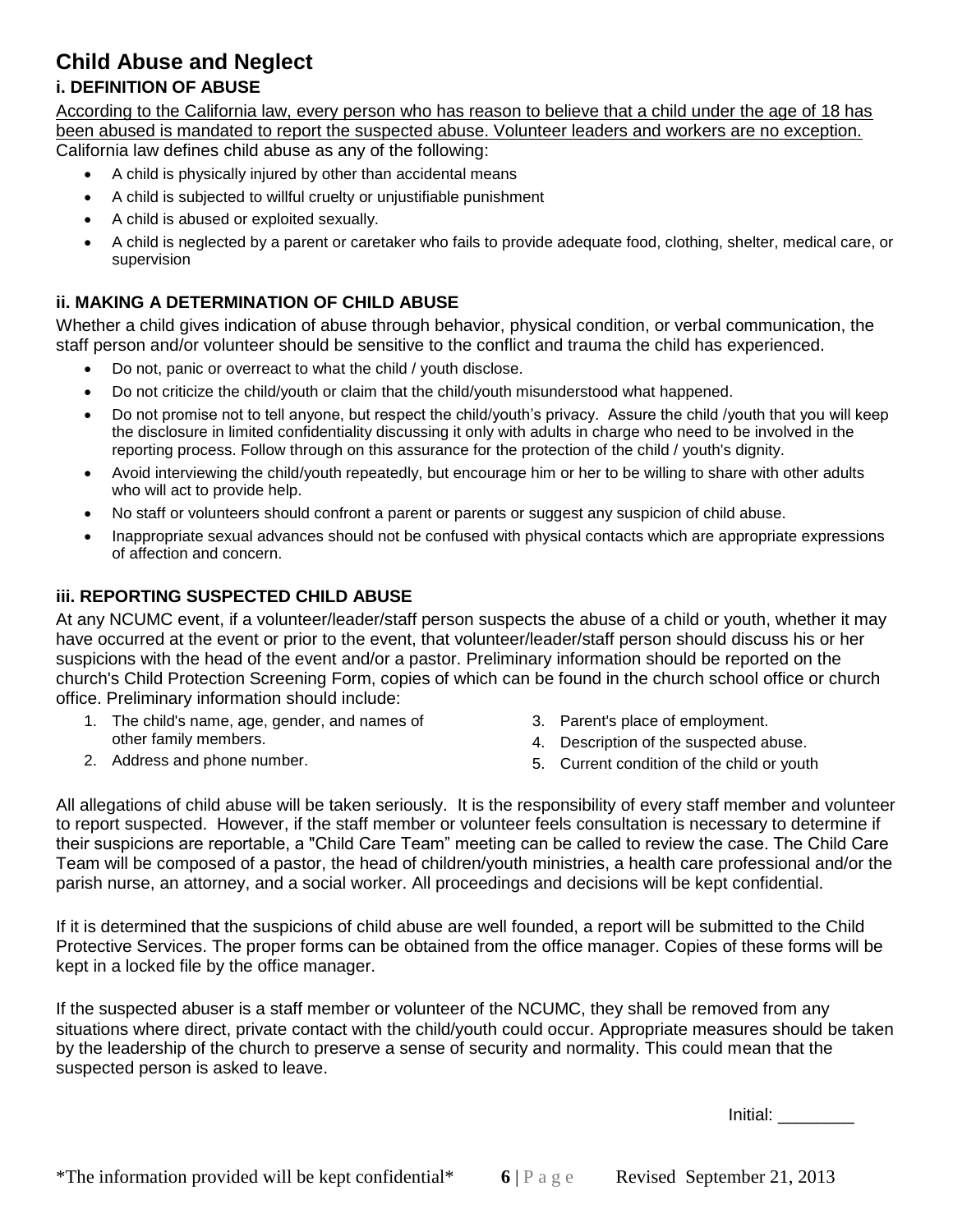

The Counselor Covenant is here to provide a safe and supportive environment for children and youth and the persons who work with them at NCUMC, to provide a strong and healthy volunteer environment at NCUMC, and to minimize the possibilities of child abuse occurring in connection with NCUMC ministries, when I am working with children or youth as part of a NCUMC ministry.

**I, \_\_\_\_\_\_\_\_\_\_\_\_\_\_\_\_\_\_\_\_\_\_\_\_\_\_\_\_\_\_\_\_\_\_\_\_\_\_\_\_** *(print name)* **agree:**

- $\div$  To treat all children and youth with respect, courtesy, compassion, and consideration.
- To treat all children and youth equally regardless of sex, race, religion, culture, mental or health status, financial situation, beliefs, and/or sexual orientation
- $\div$  To understand that my relationship with children/youth is primarily to mentor, guide, and/or counsel them for the Glory of God.
- $\div$  To use positive techniques of guidance such as redirection, positive reinforcement, and encouragement rather than competition, comparison, physical discipline and criticism.
- $\div$  To have age-appropriate expectations, establish guidelines, & environments that minimize the need for discipline.
- To reframe from any behavior that-could be considered abusive to children or youth, including: Physical abuse - striking, spanking, shaking, slapping Verbal abuse - humiliation, degradation, threats Sexual abuse - inappropriate touch/verbal exchange Mental abuse - shaming, withholding love, cruelty Neglect - withholding food, water, basic care.
	-
- $\div$  To remain at all times with any child under the age of 8 who has been left in my care.
- $\div$  To release a child under the age of 8 only to his or her parent, unless specifically instructed otherwise by the parent.
- $\div$  To remain in view of others at all times whenever I am working with a child or youth.
- To check the rest room or ask the Sunday School supervising staff to do so to ensure that it is not occupied by suspicious or unknown individuals before allowing a child under the age of 8 to use a rest room.
- $\div$  To leave restroom doors open when assisting a younger child.
- \* To conduct or supervise private activities, such as diapering, changing child's clothes, with another adult or where I will be visible to others and to respect children's & youth's rights to not be touched in ways that make them feel uncomfortable and their right to say no.
- To not give excessive amounts of attention towards a particular youth or child especially of the opposite sex.
- To refrain from intimate displays of affection towards another adult in the presence of children and youth.
- To not use profanity, tell inappropriate jokes, make sexual references, use degrading or belittling verbiage, or share intimate details of my personal life in the presence of children or youth.
- To not date, make romantic gestures/advances, and/or show inappropriate attention to anyone part of NCUMC and its ministries, or NCUMC's partners who are under 18 years of age.
- To inform the Children and/or Youth Pastor, ministry leaders, and parents/guardians of my communication/interactions with the children/youth
- $\div$  To inform the Church leadership or ministry leader if I believe there is any, reason I should not be charged with the care of children or youth, including any physical or psychological condition.
- To be aware of the health of children 'or youth, noting any fever, bumps, bruises, burns" etc.' and to report any concerns I have about suspected abuse to the Church leadership or the ministry leader in charge.
- $\div$  To attend trainings in the recognition of the child abuse, working with children/youth, and to review the policies and procedures regarding the care of children and youth offered.

Anytime that I am scheduled to work with children or youth, if I am under the influence of alcohol, any illegal substance or prescription drug which impairs my ability to work safely with children or youth, I will call and inform the staff that I cannot work and no questions will be asked.

I understand that abiding by these rules and promises is important and necessary to my participation with children and youth as part of NCUMC children and youth ministries. Together we can make a difference it young people's lives.

#### **Your Signature: \_\_\_\_\_\_\_\_\_\_\_\_\_\_\_\_\_\_\_\_\_\_\_\_\_\_\_\_\_\_\_\_\_\_\_\_\_\_\_\_\_\_\_ Date: \_\_\_\_\_\_\_\_\_\_\_\_\_\_\_**

\*The information provided will be kept confidential\*  $2 \mid P \text{ a } g \text{ e}$  Revised September 21, 2013